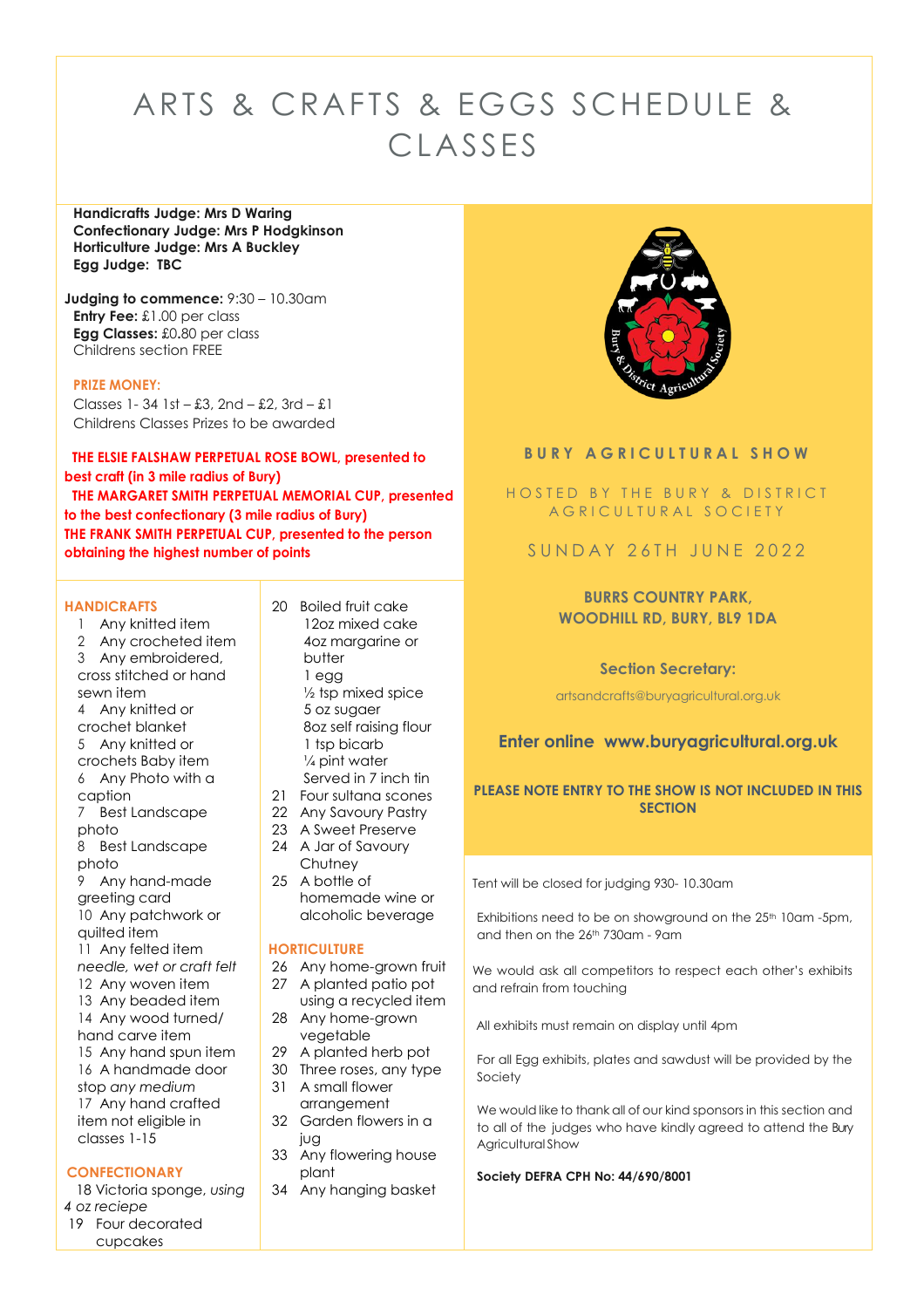# **EGGS**

# **CHILDRENS**

35 Young Handler 10 Best animal made from fruit or Veg 36 Best decorated egg

 3 Large Fowl Eggs Brown 3 Large Fowl Eggs Tinted 3 Large Fowl Eggs White 3 Large Fowl Eggs AOC 3 Large Fowl Eggs, each a different colour One Large Fowl Egg AC 3 Bantam Eggs Brown 3 Bantam Eggs Tinted 3 Bantam Eggs AOC 3 Bantam Eggs White 3 Bantam Eggs, each a different colour One Bantam Egg 3 Duck Eggs 1 Goose Egg 1 Turkey Egg One Large Fowl for **Contents**  One Bantam for Contents

# SHOWGROUND RULES

# **PRICES**

Advance entry tickets to the show shall be charged at the following rates:

- 1 Adult £8
- 2 Child  $6 16$  years £6
- 3 Family ticket 2 x adult & 2 x child 6-16 £25
- 4 Child under 5 yearsFREE

Advance tickets are available at discounted rates on our website [www.buryagricultural.org.uk](http://www.buryagricultural.org.uk/)

# **EXHIBITS**

- 5 Schedules &entry forms are available from the section secretaries.
- 6 Entriesshouldbemadeonline or ontheformprovided,signedbytheexhibitor&forwarded withtheappropriate entry feebefore the specified closing date. Entry fees are not refundable.
- 7 The society reserves the right to cancel/ amalgamate any class or withhold prize monies if there are insufficient entries. No prize money or trophies will be awarded until the grand parade.
- 8 Allentries are made at the risk of the exhibitor; the society will not accept responsibility for any loss or damage whatsoever.
- 9 Nodistinguishing marks other than numbers, labels, cards, etc. allocated by the society will be permitted on any exhibit 10 All exhibits should be on the showground and placed in their respective positions by exhibitors at least 30 minutes before judging commences.
- All animals must be kept under supervision & correctly restrained and handled at all times.
- 12 In group classes the entries are to be owned by the same exhibitor.

# **EXHIBITORS**

- 13 Exhibitors must obey officials at all times, especially regarding health & safety.
- 14 Exhibitors in the marquees must use their own plate's dishes & stands, for which articles the committee will not be held responsible.
- 15 Winners of cups & trophies shall return the same in good order 30 days before the next show. Failure to comply will result in a charge to be made as deemed fit by the committee.
- 16 Exhibitors must not leave their vehicles on the showground unless they are displaying a vehicle pass.
- 17 All litter must be disposed of properly, or taken home.
- 18 BritishSafetyStandardapprovedhardhatsmustbewornasisrequiredbyexhibitorscompetinginthe equine sections.
- 19 All vehicles & animals entering the show ground must be covered by at least third party insurance & have their respective licenses for travel & passports, in compliance with DEFRA legislation.
- 20 Nohorse under the age of 4 should be ridden on the show ground.
- 21 Stallions and colts to be handled by competent young handlers.
- 22 Cantering is strictly forbidden on the showground.
- 23 Equitation classes are to be shown in a snaffle and no spurs.